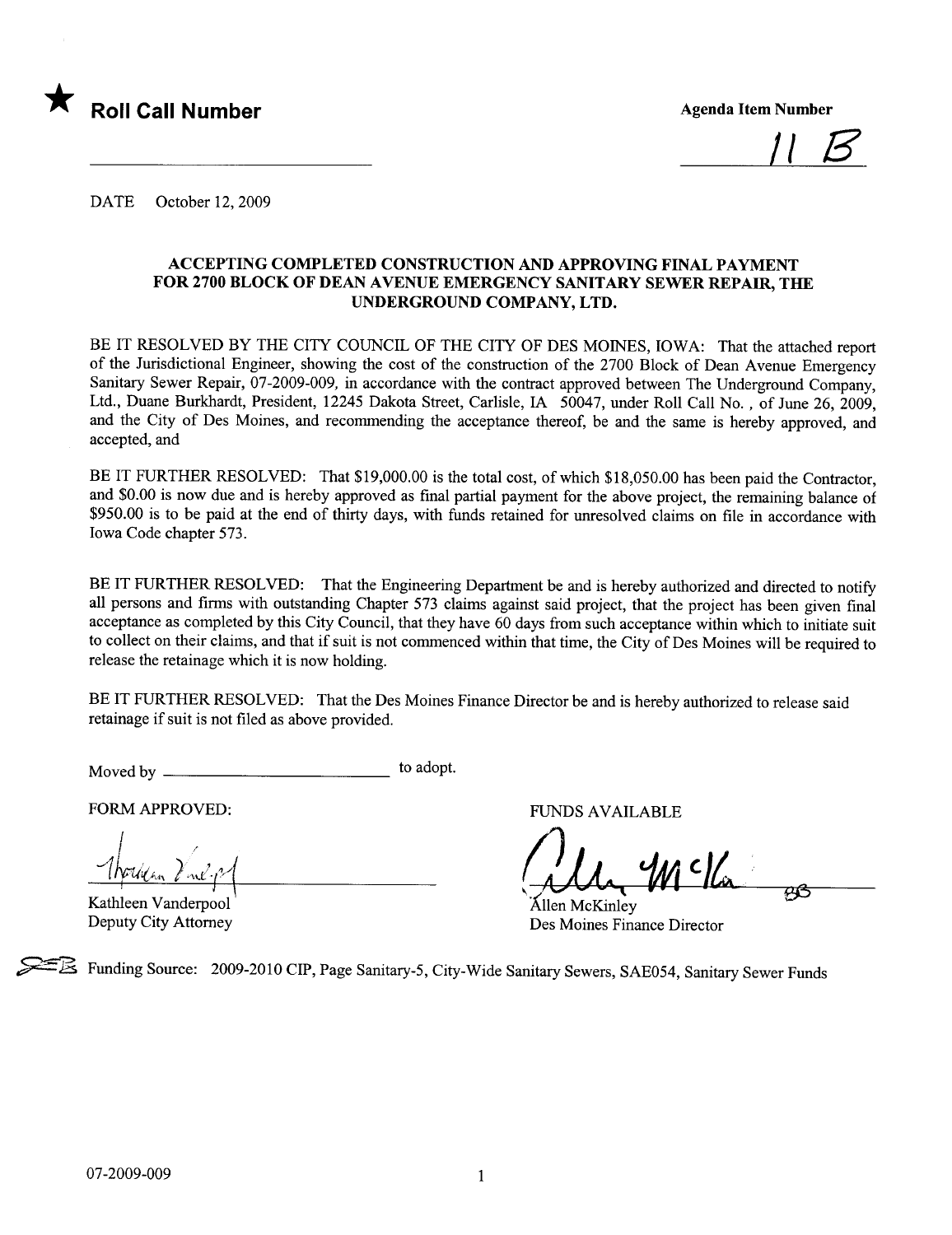



DATE October 12, 2009

| <b>COUNCIL ACTION</b> | <b>YEAS</b> | <b>NAYS</b>     | <b>PASS</b> | <b>ABSENT</b> |
|-----------------------|-------------|-----------------|-------------|---------------|
| <b>COWNIE</b>         |             |                 |             |               |
| <b>COLEMAN</b>        |             |                 |             |               |
| <b>HENSLEY</b>        |             |                 |             |               |
| <b>KIERNAN</b>        |             |                 |             |               |
| <b>MAHAFFEY</b>       |             |                 |             |               |
| <b>MEYER</b>          |             |                 |             |               |
| <b>VLASSIS</b>        |             |                 |             |               |
| <b>TOTAL</b>          |             |                 |             |               |
| <b>MOTION CARRIED</b> |             | <b>APPROVED</b> |             |               |

# **CERTIFICATE**

I, DIANE RAUH, City Clerk of said City hereby certify that at a meeting of the City Council of said City of Des Moines, held on the above date, among other proceedings the above was adopted.

VLASSIS IN WITNESS WHEREOF, <sup>I</sup> have hereunto set TOTAL **TOTAL** my hand and affixed my seal the day and year first above written.

Mayor City Clerk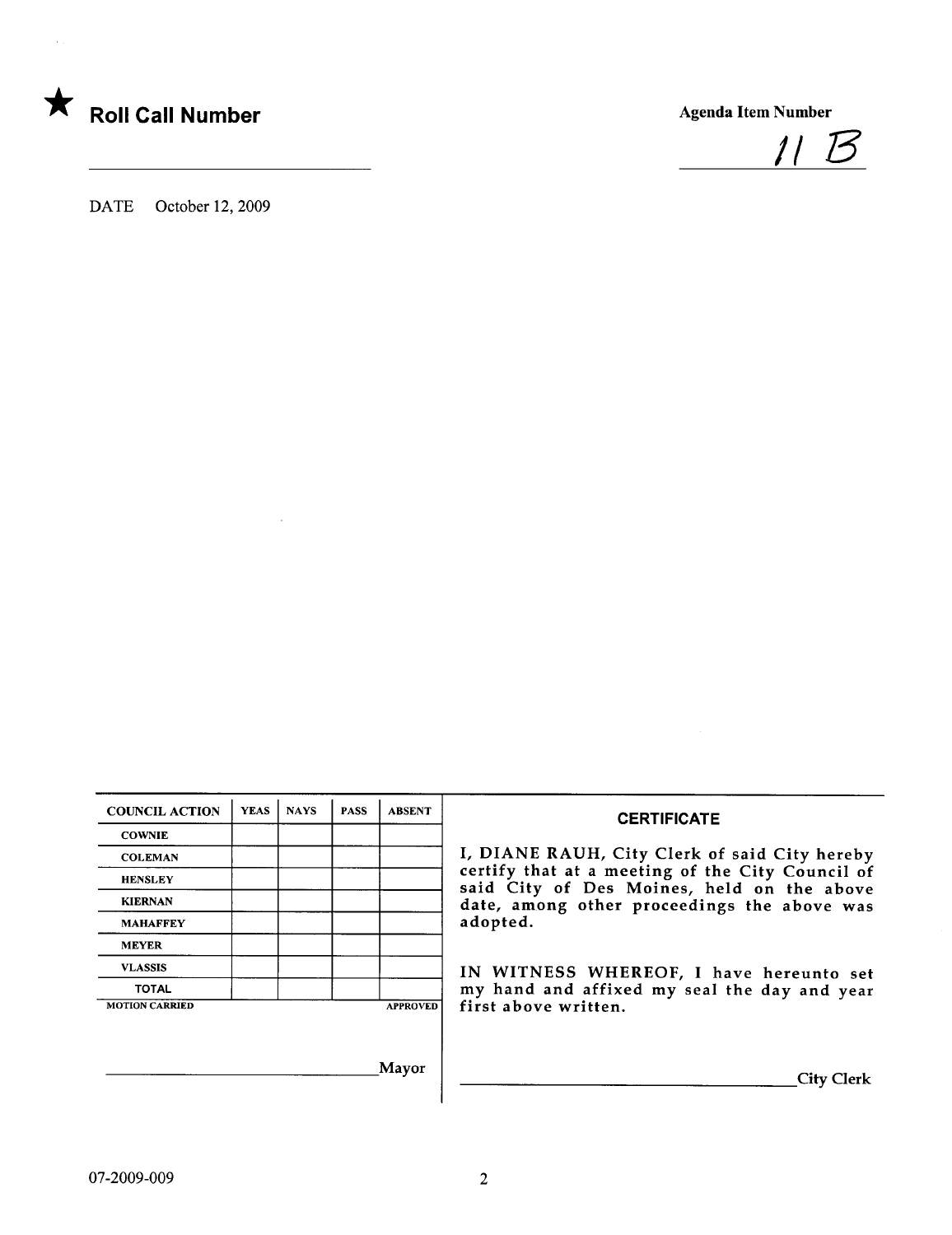



ACT ID 07-2009-009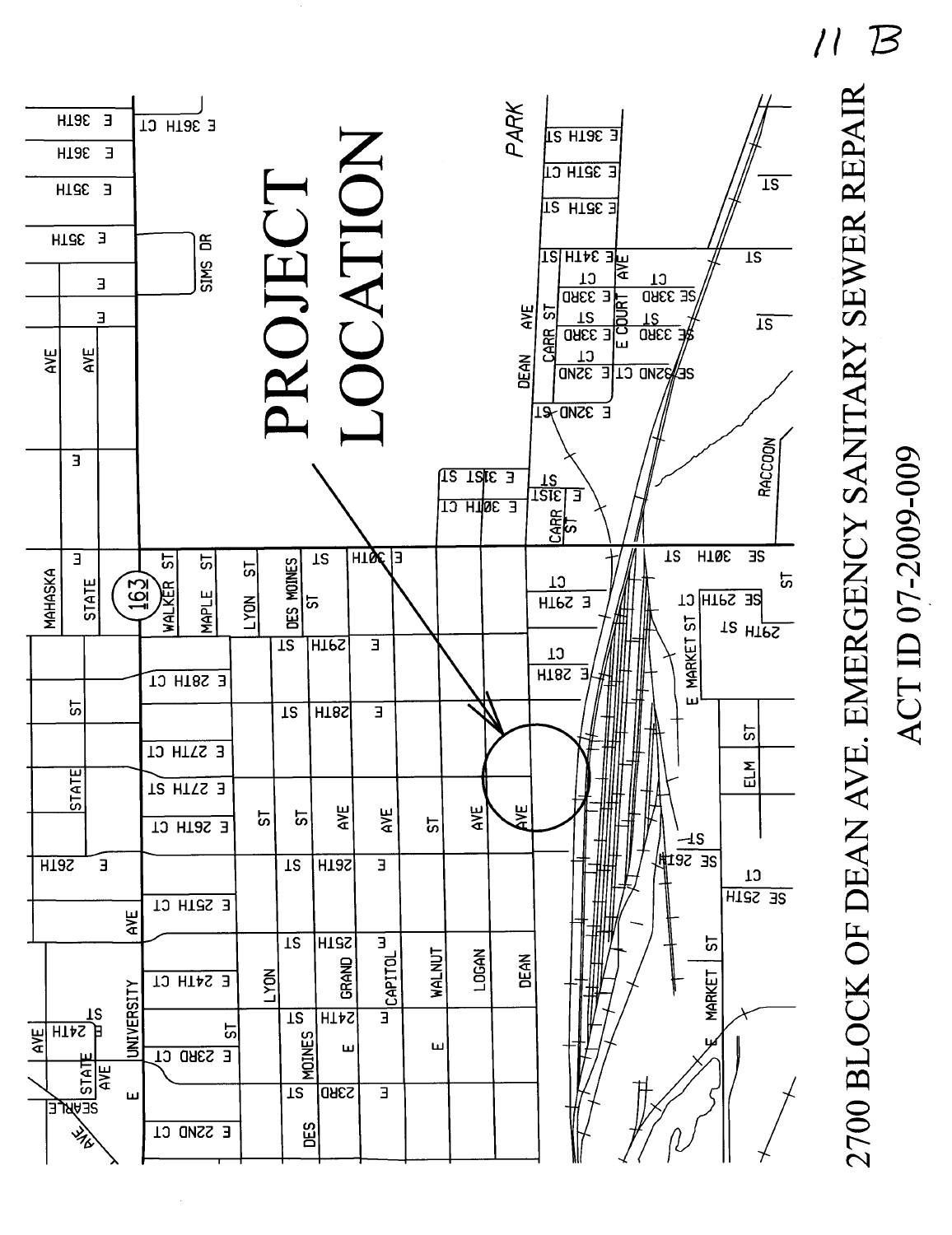# PROJECT SUMMARY

# 2700 BLOCK OF DEAN AVE. EMERGENCY SANI. SEWER REPAIR Activity ID 07-2009-009

On June 26, 2009, the City Council awarded the contract for the above improvement to The Underground Co., in the amount of \$19,000.00, to repair the sanitary sewer at the 2700 Block of Dean Avenue.

Tabulated below is a history of project change orders.

# **CHANGE**

# ORDER NO. DESCRIPTION AMOUNT

| <b>Original Contract Amount</b>               | \$19,000.00 |  |  |  |  |
|-----------------------------------------------|-------------|--|--|--|--|
| <b>Total Change Orders</b>                    |             |  |  |  |  |
| Percent of Change Orders to Original Contract |             |  |  |  |  |
| <b>Final Contract Amount</b>                  | \$19,000.00 |  |  |  |  |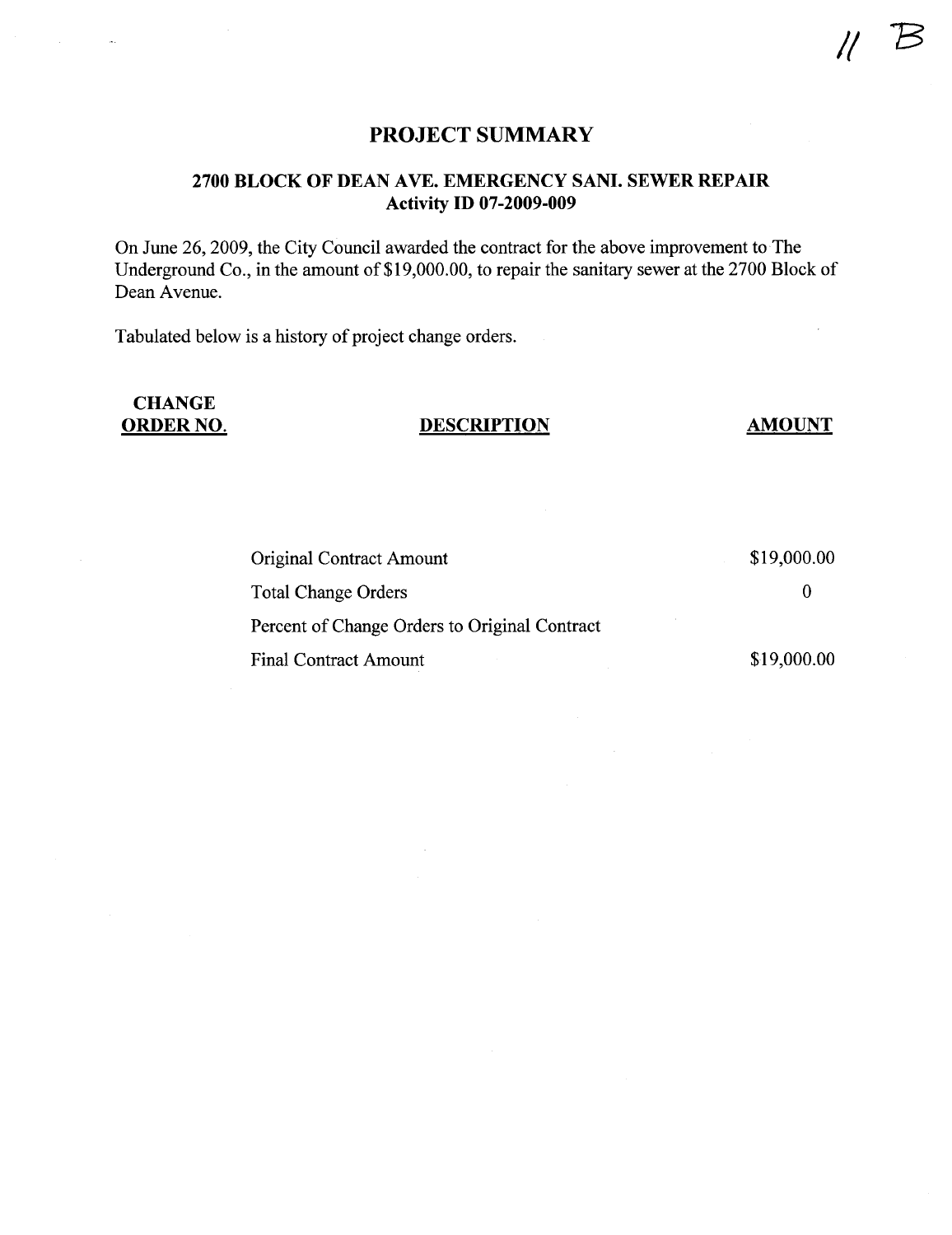

October 12, 2009

## CERTIFICATION OF COMPLETION

### AGENDA HEADING:

Accepting completed construction and approving final payment for the 2700 Block of Dean Avenue Emergency Sanitary Sewer Repair, The Underground Company, Ltd.

### SYNOPSIS:

Approve the Jurisdictional Engineer's Certification of Completion, accept construction of said improvement, and authorize final payment to the contractor.

### FISCAL IMPACT:

Amount: \$19,000.00 As-Built Contract Cost

Funding Source: 2009-2010 CIP, Page Sanitary-5, City-Wide Sanitary Sewers, SAE054, Sanitary Sewer Funds

### CERTIFICATION OF COMPLETION:

On June 26, 2009, under Roll Call No. , the City Council awarded a contract to The Underground Company, Ltd., Duane Burkhardt, President, 12245 Dakota Street, Carlisle, IA 50047 for the construction of the following improvement:

2700 Block of Dean Avenue Emergency Sanitary Sewer Repair, 07-2009-009

The improvement includes repair of the 10" sanitary sewer, dewatering, backfill, compaction and street restoration in front of 2724 Dean Avenue, Des Moines, Iowa

I hereby certify that the construction of said 2700 Block of Dean Avenue Emergency Sanitary Sewer Repair, Activity ID 07-2009-009, has been completed in substantial compliance with the terms of said contract, and I hereby recommend that the work be accepted. The work commenced on June 30, 2009, and was completed on October 1, 2009.

I further certify that \$19,000.00 is the total cost of said improvement, of which \$18,050.00 has been paid the Contractor and \$0.00 is now due and is hereby approved as final parial payment for the above project, the remaining balance of \$950.00 is to be paid at the end of thirty days, with funds retained for unresolved claims on file in accordance with Iowa Code chapter 573. The amount of completed work is shown on the attached Estimate of Construction Completed.

of Construction Completed.<br>Construction Completed.

Jeb E. Brewer, P.E. Des Moines City Engineer